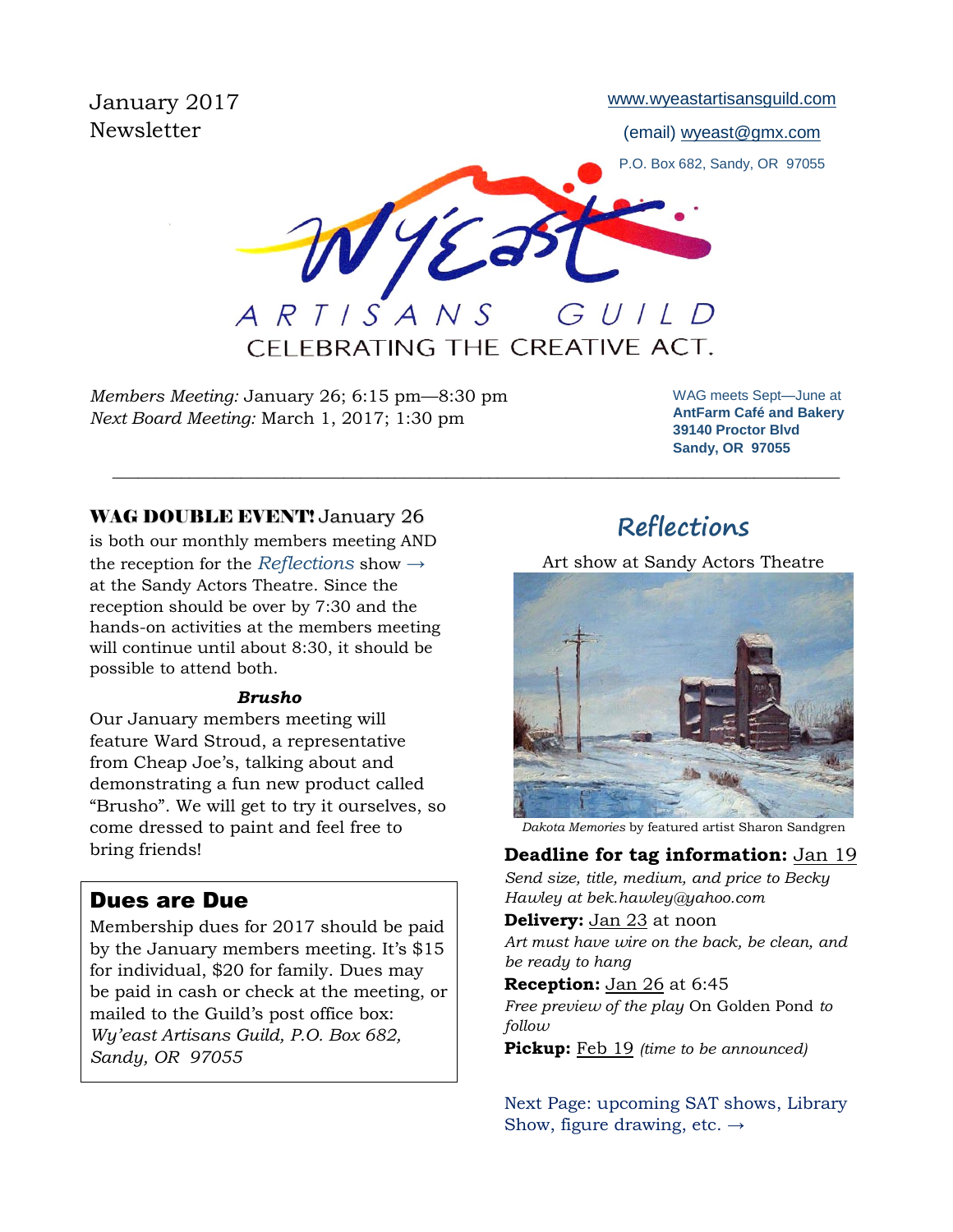## **Sandy Actors Theatre Shows Schedule 2017**

- March 31--April 23, 2017 Play: *The Shadow Box* Art Show: *Shadows* Deadline for art info: March 22 Reception: Thursday, March 30, 6:45 pm *Featured Artist: Earlean Marsh*
- Pick-Up: April 23, 5 pm
- June 2--25, 2017
- Play: *Godspell*
- Art Show: *Movement*
- Deadline for art info: May 20
- Reception: Thursday, June 1, 6:45 pm
- *Featured Artist: Dawnna Pearson* Pick-Up: June 25, 5 pm

\*All submissions must include size of artwork and the following Tag Info: Title, medium and price, as well as the artist's name. Email to Vern at: [vernongroffstudio@gmail.com](mailto:Vernongroffstudio@gmail.com)

and copy to Becky at:

[bek.hawley@yahoo.com.](mailto:bek.hawley@yahoo.com)

Art is shown at your own risk - items are not insured. No commission is taken or required, but donations to WAG are encouraged.

# Member News

**Eileen Holzman** is one of the artists featured in the Gresham Art Committee's Member Show, at the City of Gresham Visual Arts Gallery. The show will be on display until Feb 2. [www.greshamartcommittee.com](http://www.greshamartcommittee.com/)

**Stephanie Payne** will be teaching painting at AntFarm Feb 18, March 18, April 16, and May 14 The events are 6-9 pm, \$25, all supplies provided, register at AntFarm

## Water Water Everywhere

**WAG Spring Theme Show 2017** At Sandy Public Library

### *Deadline for Publicity Artwork:* **Jan 25 Send jpgs to Vern Groff at**

[vernongroffstudio@gmail.com](mailto:vernongroffstudio@gmail.com)

 $\sum_{i=1}^{N}$  $\frac{1}{2}$ 

スペスト

**(If your art for this show is ready, please send an image!)**

**Deadline for Tag Information:** Currently unconfirmed, but artists are advised to have it ready ASAP

**Take-In:** Thursday, March 2 promptly at 8 am

**Reception:** April 7 (confirmation pending) **Take-Down:** Wednesday, July 5 at 8:30- 10:00 am

## **Requirements for participating artists:**

\*Must attend 3 out of 6 member meetings before the show (the president can waive this requirement if there's reasonable cause) \*Must perform service for the Guild. This includes:

--Serving on the board or in a committee

--Volunteering to help with set-up and/or take-down for the show

--Volunteering to bring refreshments to the regular meetings and/or the art show reception

*Space is limited, so not all art may be accepted*

## *Costumed Figure Drawing Sessions At AntFarm*

| The upcoming  |  |
|---------------|--|
| sessions are: |  |
| Feb 19        |  |
| March 19      |  |
| April 16      |  |
| May 14        |  |
|               |  |

*\$5, 6-9 pm, bring your own supplies*

Next Page: WAG officers, Feb art supply exchange, History of Paint→